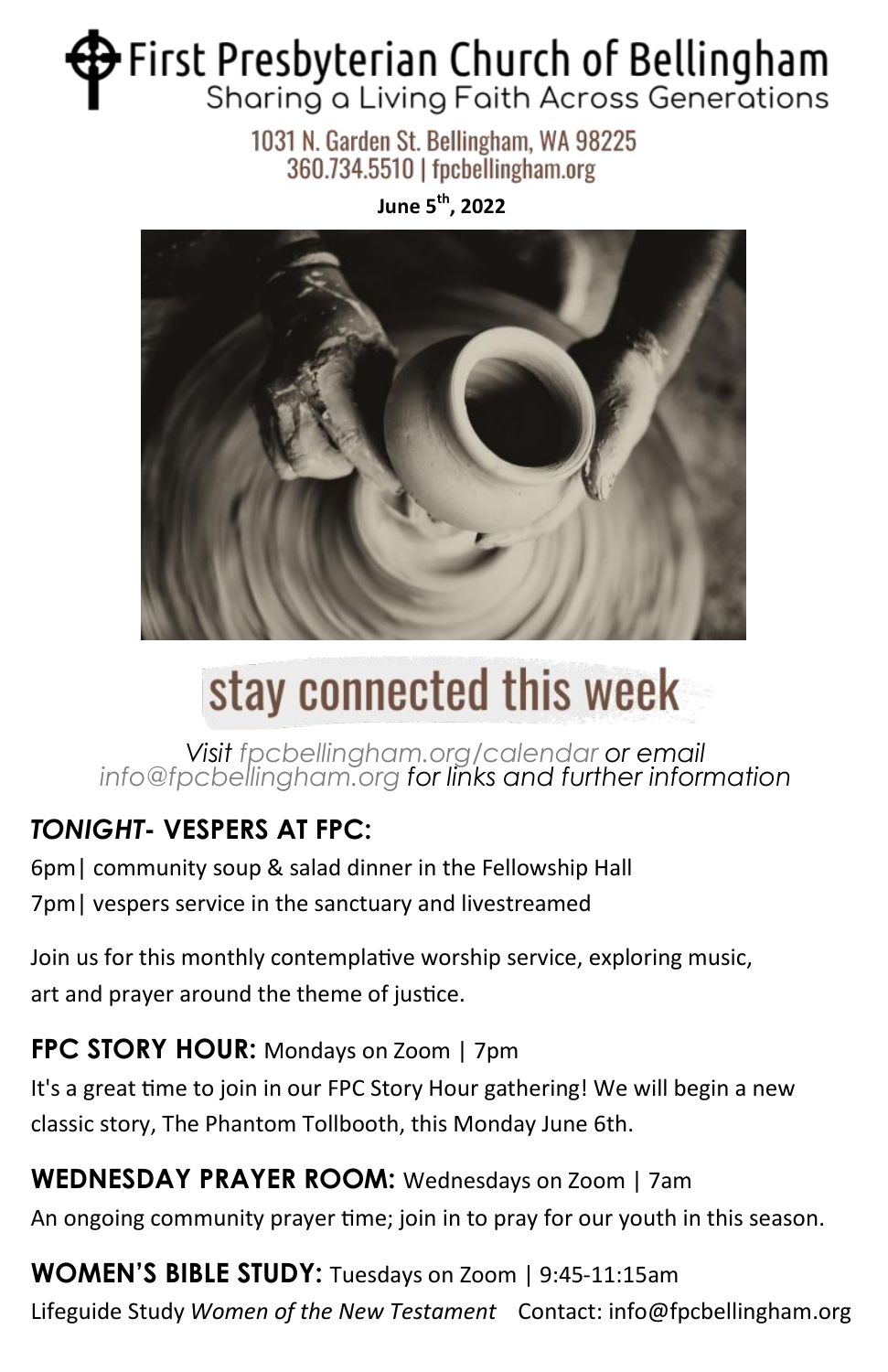# worship guide

Prelude Welcome & Call to Worship Worship in Song | *All Creatures of Our God and King* hymn 347 Confession and Pardon Passing of the Peace Worship in Song | *Lighten Our Darkness* Intergenerational Question and Memory Verse *"What do you enjoy creating?" Ephesians 2:10* FPC Up Close & Personal *Nic Morse Children through 5th grade are dismissed for Godly Play and The Link*  Invitations & Offering Intro to Scripture Scripture Reading *Genesis 2:1-8* Meditation 1 Worship in Song | *Breathing the Breath* Meditation 2 The Prayer of the People Worship in Song | *For the Beauty of the Earth* hymn 1 Affirmation of Faith Communion *FPC choir* Worship in Song | *Way Maker* Charge and Blessing

*Tammy Rutgers, Organist • Jocelyn Meyer, Music John Freal, Liturgist • Nicki Lang, Host Ann Hinz, Preacher*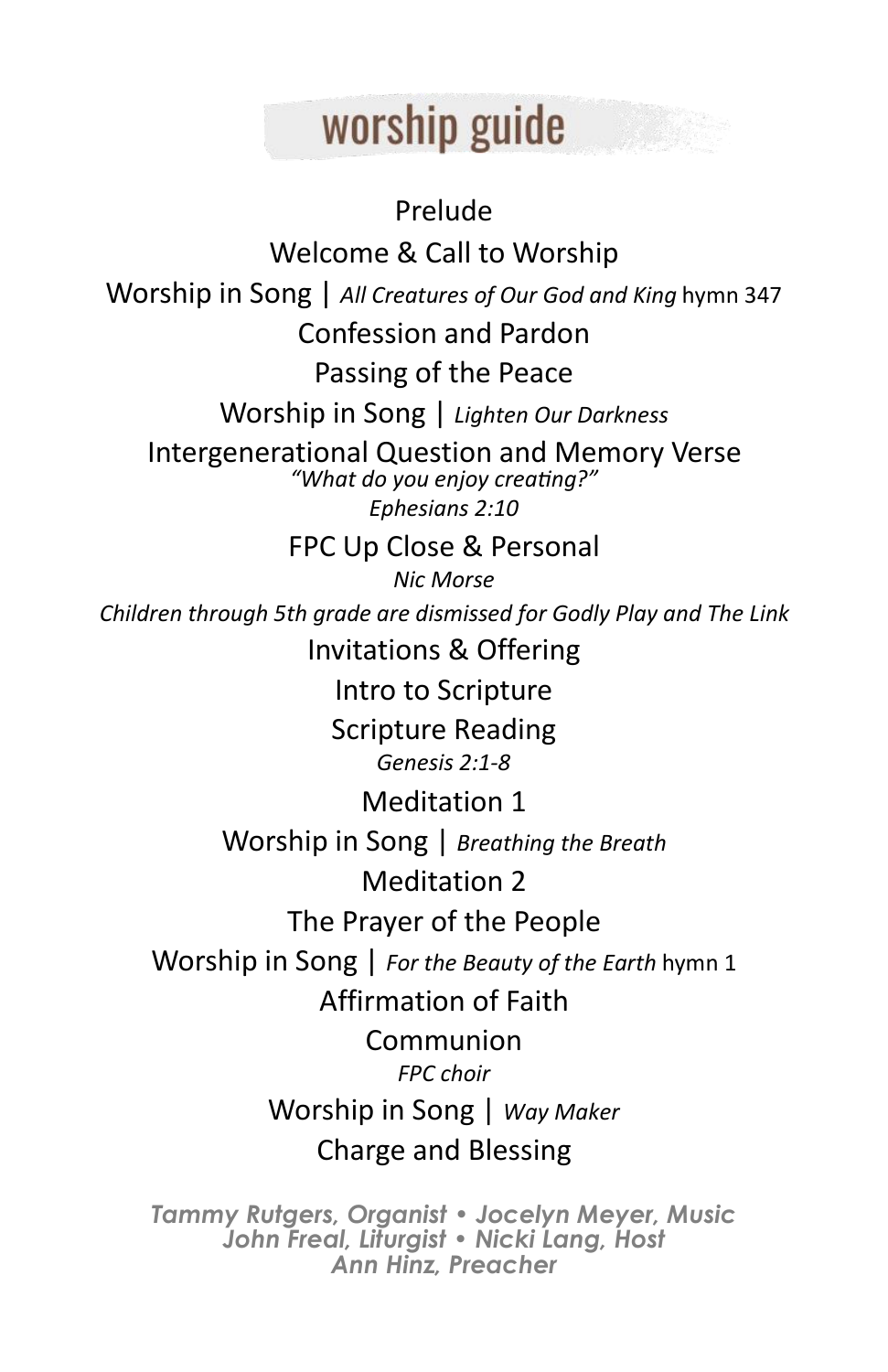# welcome!

### **CHILDREN ON SUNDAYS**

#### **Babies & Toddlers**:

*The Godly Play Prep room is open to receive toddlers through 3-yearolds five minutes before (9:55am) or anytime during the service.*

- A cry room is available off the balcony to the left of the lectern (south side) for parents to settle babies and continue to listen to the service.
- An unstaffed, equipped nursery, Room 2, is available downstairs for parents to change diapers and settle babies.
- Toddlers through 3 years old are welcome in our staffed Godly Play Prep Rooms 3 & 4. *(Please enter through the door for Room 3.)*

#### **Godly Play**:

Godly Play Mentors are excited to welcome your children to Godly Play!

Children ages preschool - 4th grade will be blessed from congregational worship to wonder about God's story, respond to God through art and play, and care for one another. All mentors are fully vaccinated. Masks are optional at this time.

We treasure your children! Thank you for trusting them with us for Godly Play!

**The Link—5th Grade Sunday School** Meets in the Arboretum and is dismissed from worship with Godly Play. 5th graders will return to you at 11 AM to join you for congregational singing.

### **YOUTH GROUP**

**High School youth group:** Tonight, 6/5 7:00pm at FPC (during vespers)

**Middle School youth group:**  Sundays from 11:45am to 1:15pm

**Stay tuned for youth events planned throughout the summer!**

## **THE GARDEN COLLEGE MINISTRY**

What was once The INN has become The Garden. The Garden exists to growthe Kingdom by creating agenda-free spaces for community, serving the world with no strings attached and seeking Jesus together.

Follow us on Instagram and Facebook @thegardenbellingham.

### **PRAY WITH US!**

**prayervine@fpcbellingham.org**  to receive weekly prayer requests.

Wednesday Prayer Room|7AM Zoom Meeting ID: 635 595 092 Or link in FPC calendar

*Phone messages are checked throughout the week. 360.734.5510*

**Doug Bunnell, Pastor**  dougb@fpcbellingham.org

**Kerrie Bauer, Commissioned Pastor to Children & Families**  kerrieb@fpcbellingham.org

**Fred Hartsook, The Garden Director**  fred@thegardenbellingham.org

**Thomas Clinkenbeard, Youth & Family Director**  thomasc@fpcbellingham.org

**Alissa McSharry, Connections Coordinator**  info@fpcbellingham.org

**Jocelyn Meyer, Executive Administrator & Worship Director** jocelyn@fpcbellingham.org

**Emily Bajema, Creative Communications Director** creative@fpcbellingham.org

**Nicki Lang, Seminary Intern & Cultivator of Sacred Space**  nickil@fpcbellingham.org